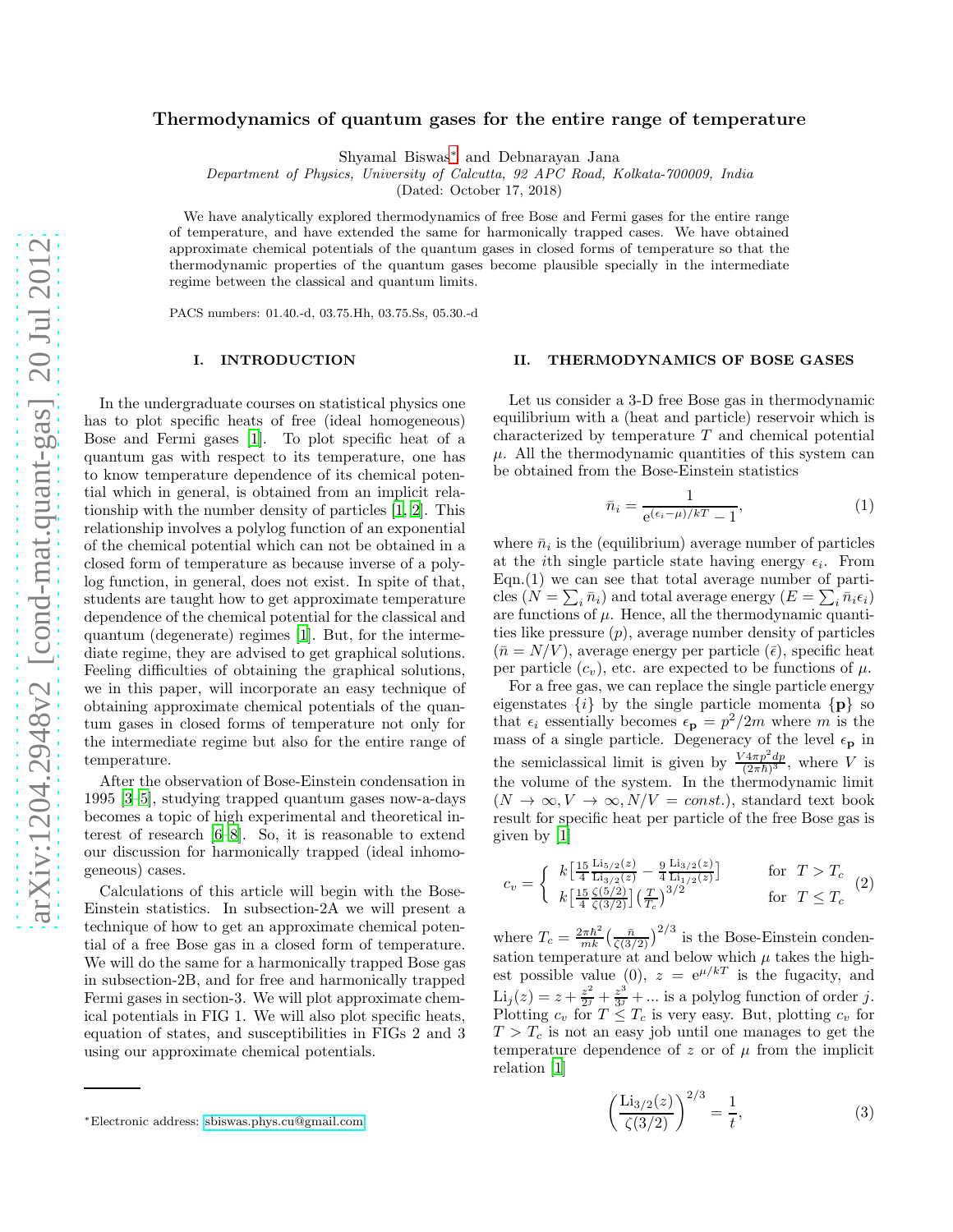which can be obtained as a result of phase-space integration of the right side of Eqn.(1), and where  $t = T/T_c$ . As inverse of a polylog function  $(Li_i(z))$  does not exist except for  $j = 1$ , we are not able to get  $\mu$  from Eqn.(3) or  $c_v$  from Eqn.(2) as a function of temperature without approximation in particular for  $T > T_c$ .

On the other hand, for a harmonically trapped case, all the particles are 3-D harmonic oscillators, and the single particle energy levels are given by  $\epsilon_i = (\frac{3}{2} + i)\hbar\omega$ , where  $\omega$  is the angular frequency of oscillations. Although the degeneracy  $(g_i)$  of this level is  $i^2/2 + 3i/2 + 1$  [\[9](#page-4-6)], yet in the thermodynamic limit  $(N \to \infty, \omega \to 0 \& N\omega^3 =$ const.), only the first term of the degeneracy contributes significantly. Zero point energy can also be neglected in this limit. The implicit relation between the chemical potential and temperature (in the thermodynamic limit) for this case is given instead of Eqn. $(3)$  by  $[2, 6, 10]$  $[2, 6, 10]$  $[2, 6, 10]$ 

$$
\left(\frac{\text{Li}_3(z)}{\zeta(3)}\right)^{1/3} = \frac{1}{t},\tag{4}
$$

where  $t = \frac{T}{T_c}$  and  $T_c = \frac{\hbar\omega}{k} \left[\frac{N}{\zeta(3)}\right]^{1/3}$  [\[2](#page-4-1), [6](#page-4-4), [10](#page-4-7)].

In the following we will present approximate analyses of Eqns.(3) and (4), and will obtain approximate chemical potentials of the two cases indicating suitable suffices for different temperature regimes.

#### A. For free Bose gas

Classical regime of a quantum gas is characterized by  $t \gg 1$  (or by  $z \ll 1$ ) so that in this regime we may write  $\text{Li}_{3/2}(z) \approx z$  which along with Eqn.(3) yields the approximate classical result

$$
\mu_{\gg}(t) \approx -kT \frac{3}{2} \ln \left( t/\zeta^{\frac{2}{3}}(3/2) \right). \tag{5}
$$

On the other hand, the quantum regime for Bose gas, is characterized by  $t \lesssim 1$  (or by  $z \sim 1$ ). For  $t \leq 1$ , we have  $\mu = 0$  [\[2\]](#page-4-1), and for  $t > 1$ ,  $\mu$  is to be obtained from Eqn. $(3)$ . In the following we will extend a standard (but not much familiar) result [\[11\]](#page-4-8) for  $t \gtrapprox 1$  up to the second lowest order. From Eqns.(1) and (3) we can redefine the polylog function  $Li_{3/2}(z)$  as

$$
\text{Li}_{3/2}(z) = \frac{2}{\sqrt{\pi}} \int_0^\infty \left[ \frac{1}{e^{\epsilon + \nu} - 1} \right] e^{1/2} d\epsilon, \tag{6}
$$

in an integral form where  $\nu = |\mu|/kT$ . One can check that  $\text{Li}_{3/2}(z)$  is not an analytic function of z particularly about  $z = 1$ . Thus to know even the approximate values of chemical potential for  $t \geq 1$  is a tricky job. Let us adopt the trick of Landau and Lifshitz for this purpose [\[12\]](#page-4-9). Subtracting  $Li_{3/2}(1)$  from  $Li_{3/2}(z)$  we can recast the above equation as [\[12\]](#page-4-9)

$$
\text{Li}_{\frac{3}{2}}(z) - \zeta\left(\frac{3}{2}\right) = \frac{2}{\sqrt{\pi}} \int_0^\infty \left[ \frac{1}{e^{\epsilon + \nu} - 1} - \frac{1}{e^{\epsilon} - 1} \right] e^{\frac{1}{2}} d\epsilon. (7)
$$

It is clear from Eqn.(7) that, for  $t \gtrsim 1$  (or for  $\nu \ll 1$ ), the integrand will contribute only for smaller values of  $\epsilon$ , so that up to the second lowest order we can have

$$
\text{Li}_{\frac{3}{2}}(z) \approx \zeta(\frac{3}{2}) - \frac{2}{\sqrt{\pi}} \int_0^\infty \left[ \frac{\left(1 + \epsilon + \frac{\epsilon^2}{2}\right)(\nu + \frac{\nu^2}{2})\epsilon^{\frac{1}{2}}}{\left((\epsilon + \nu) + \frac{(\epsilon + \nu)^2}{2}\right)(\epsilon + \frac{\epsilon^2}{2})} \right] d\epsilon
$$
\n
$$
\approx \zeta(\frac{3}{2}) - 2\sqrt{\pi}\nu^{1/2} \left[ 1 + \frac{\nu^{1/2}}{2^{3/2}} + O(\nu^{\frac{3}{2}}) \right]. \tag{8}
$$

Let us use this result at the left hand side of Eqn.(3). In its right hand side, we may have the Taylor expansion about  $t = 1$  as

$$
1/t = 1 - (t - 1) + (t - 1)^{2} + \dots
$$
 (9)

Plugging above two expansions in to Eqn.(3) we get

$$
\mu_{\geq 0}(t) \approx -kT_c \frac{9\zeta^2(\frac{3}{2})}{16\pi} (\delta t)^2 \left[ 1 - \left( \frac{1}{4} + \frac{3\zeta(\frac{3}{2})}{8\sqrt{2\pi}} \right) \delta t \right] \tag{10}
$$

up to the second lowest order in  $\delta t = t - 1$ . It should be mentioned that the lowest order term in Eqn.(10) was previously obtained by Bhattacharjee adopting the same trick of Landau and Lifshitz [\[11,](#page-4-8) [12\]](#page-4-9).

Intermediate regime is an overlap of the classical and quantum regimes, and it can be characterized by  $t \geq 1$ . For this case, our approximation is made considering only the first three terms of  $\text{Li}_{3/2}(z)$  instead of its all terms in Eqn.(3). Thus solving the cubic equation of  $z$  we have

$$
\mu_{\geq 0}(t) \approx t \ln \left[ -\sqrt{\frac{3}{8}} - \frac{(432\sqrt{3} - 162)t^{\frac{3}{2}}}{36 \cdot 2^{\frac{1}{3}} \cdot 3^{\frac{5}{6}} f_1(t)} + \frac{t^{-\frac{3}{2}} f_1(t)}{2 \cdot 2^{\frac{2}{3}} \cdot 3^{\frac{1}{6}}}\right], (11)
$$
\nwhere  $f_1(t) = \left[ [36\sqrt{6} - 9\sqrt{2}]t^{9/2} + 144t^3\zeta(\frac{3}{2}) + \sqrt{3}([3072\sqrt{3} - 864]t^9 + [3456\sqrt{6} - 864\sqrt{2}]\zeta(\frac{3}{2})t^{15/2} + 6912t^6\zeta^2(\frac{3}{2})\right]^{1/2} \right]$ <sup>1/3</sup>. Eqn.(11) eventually is not only applicable for the intermediate regime but also for the class.

plicable for the intermediate regime but also for the classical regime. For  $t \leq 1$ , we have  $\mu(t) = 0$ , and have nothing to

be approximated. For  $t > 1$ , we have two independent approximate results in Eqns. $(10)$  and  $(11)$ . These two results intersect at  $t \approx 1.711$ . Thus for  $t > 1$ , we get the approximate chemical potential as a combination of these two in the following form

$$
\mu_{>}(t) \approx \mu_{\geq}(t)\theta(1.711 - t) + \mu_{\geq}(t)\theta(t - 1.711), \quad (12)
$$

where  $\theta$  is a unit step function. Now it is time to verify how good is our approximate chemical potential. We can verify it comparing with the (exact) graphical solutions of the chemical potential.

Let us now outline how to get the graphical solutions. In a figure we plot left hand side of Eqn.(3) with respect to z, and right hand side of Eqn.(3) for  $t = t_1, t_2, t_3$  etc. Intersecting points of these plots are the solutions  $({z_i})$ of z for  $t = t_1, t_2, t_3$  etc. Thus we can have a number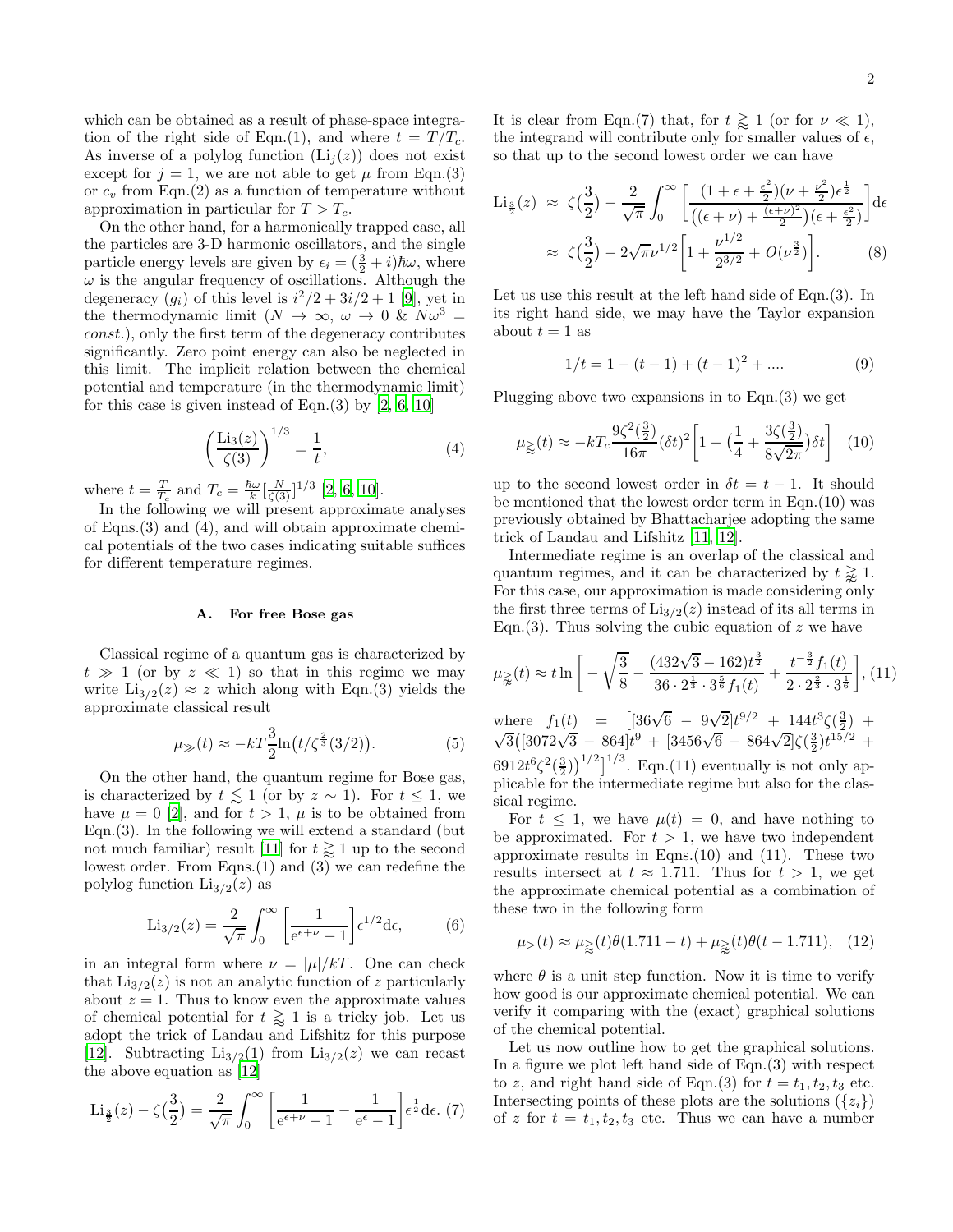

FIG. 1: Solid lines in FIGs 1a, 1b, 1c & 1d represent approximate chemical potentials in Eqns.(12), (16), (23)  $\&$  (26) respectively. Dotted and dashed lines represent classical and quantum results respectively. Points represent exact graphical solutions of the respective chemical potentials.

of graphical solutions  $\{\mu_i = kT_i \ln(z_i)\}\$ for given values of  $t$ , and plot them in FIG. 1a. In the same figure we also plot our approximate chemical potential in Eqn.(12), and see that it matches reasonably well with the exact graphical solutions. Hence, we can approximately plot other thermodynamic variables using our approximate chemical potential in Eqn.(12). As an example, we plot specific heat per particle (from Eqn.(2)) in FIG. 2a, and compare with its exact graphical solutions.

That the approximate  $c_v$  matches well with the exact graphical solutions gives us courage to adopt our approximation technique to apply for the harmonically trapped ideal Bose gas, free Fermi gas, and for the harmonically trapped ideal Fermi gas as well.

#### B. For trapped Bose gas

Chemical potential of the harmonically trapped Bose gas is to be obtained from Eqn.(4). The classical result  $(\mu_{\gg}(t) \approx -3kT \ln[t/\zeta^{\frac{1}{3}}(3)])$  for this case can be improved for the intermediate regime considering only the first three terms of  $\text{Li}_3(z)$  in Eqn.(4), and it results

$$
\mu_{\geqslant}(t) \approx t \ln \left[ -\frac{9}{8} - \frac{165t^3}{8f_2(t)} + \frac{3f_2(t)}{8t^3} \right],\tag{13}
$$

where  $f_2(t) = \left[261t^9 + 256t^6\zeta(3) + 16\sqrt{2}\right]458t^{18} +$  $261t^{15}\zeta(3) + 128t^{12}\zeta^2(3)\big)^{1/2}\big]^{1/3}$ . On the other hand, in the quantum regime in particular for  $t \gtrsim 1$ , we should expand Li<sub>3</sub>(*z*) and  $1/t$  in Eqn.(4) about  $z = 1$  and  $t = 1$ respectively. While the expansion of  $Li<sub>3</sub>(z)$  can be obtained (using  $\text{Li}_3(z) - \zeta(3) = \int_1^z$  $\mathrm{Li}_2(x)$  $\frac{d^2(x)}{dx}dx$  and expanding



FIG. 2: Solid lines represent approximate specific heats per particle. Points represent their respective exact graphical solutions. Dotted lines represent classical results.

 $Li<sub>2</sub>(x)$  in a manner of obtaining Eqn.(8)) as

$$
\text{Li}_3(z) = \zeta(3) - \zeta(2)\nu \left[ 1 + \frac{\nu}{\zeta(2)} \left( \frac{1}{2} \ln \nu - \frac{3}{4} \right) + \dots \right], (14)
$$

that of  $1/t$  has already been obtained in Eqn.(9). Presence of the logarithmic term in above expansion says that  $Li<sub>3</sub>(z)$  is nonanalytic about  $z = 1$ . However, plugging the expansions in Eqns.  $(14)$  and  $(9)$  in to Eqn.  $(4)$  we get  $[10]$ 

$$
\mu_{\geq}(t) \approx -3\frac{\zeta(3)}{\zeta(2)}(t-1) \tag{15}
$$

up to the lowest order in  $t - 1$ . Once again for  $t > 1$ , we have two independent approximate results in Eqns. (15) and (13). These two results intersect at  $t \approx 1.065$ . Combining these two we get our desired result for  $t > 1$  as

$$
\mu_{>}(t) \approx \mu_{\geq}(t)\theta(1.065 - t) + \mu_{\geq}(t)\theta(t - 1.065). \quad (16)
$$

We plot this approximate chemical potential in FIG. 1b, and compare it with its exact graphical solutions.

In the following section we will extend our discussions for the Fermi systems. Although in the classical regime, behavior of a Fermi gas is identical with that of a Bose gas, yet in the quantum regime, they are quite different. This difference needs special care for extending our approximation technique to be applied for the Fermi systems.

#### III. THERMODYNAMICS OF FERMI GASES

For an ideal Fermi gas, average number of particles occupying ith single particle state is given by the Fermi-Dirac statistics

$$
\bar{n}_i = \frac{1}{e^{(\epsilon_i - \mu)/k} + 1}.\tag{17}
$$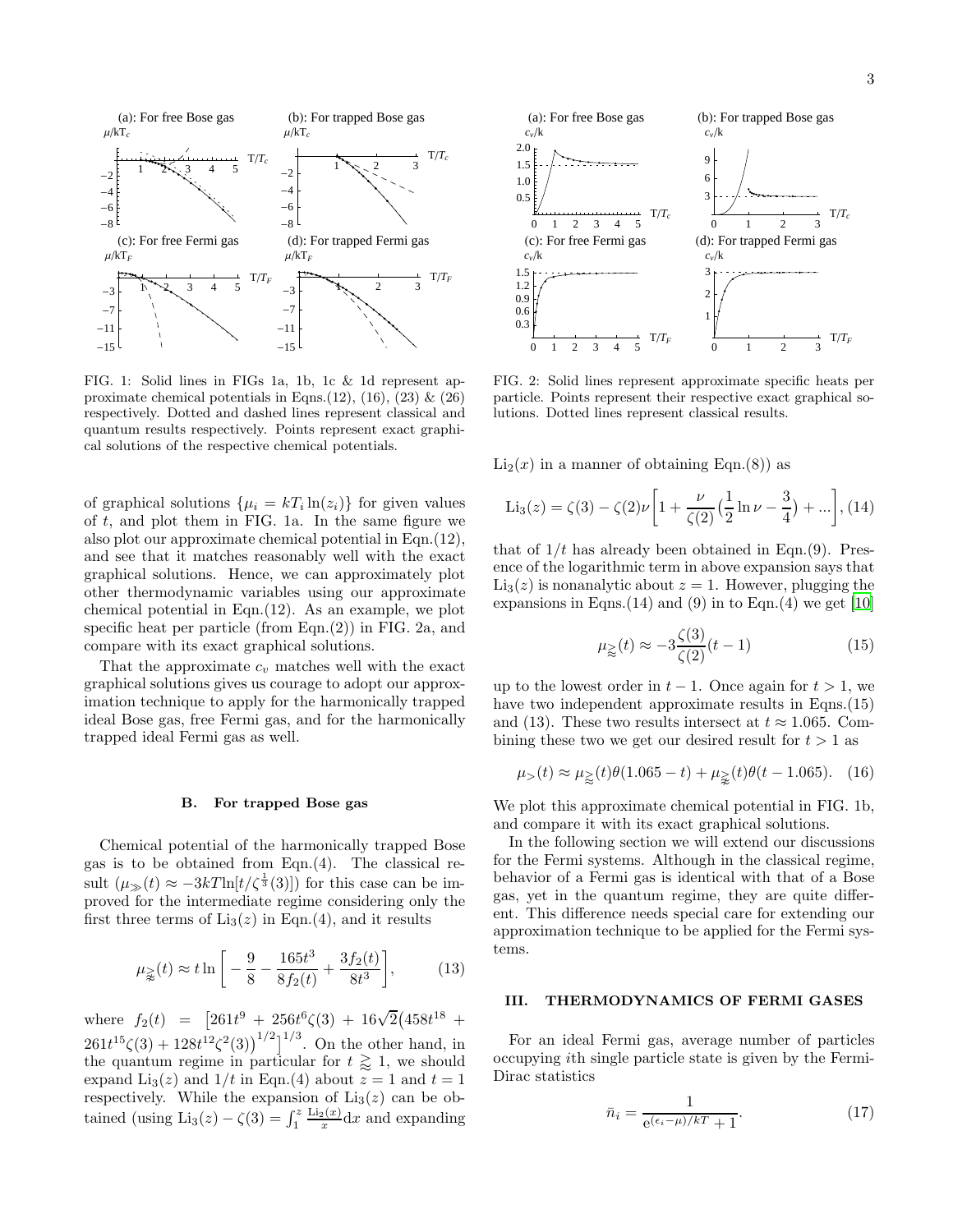While for a Bose gas we have defined t as  $T/T_c$ , henceforth for a Fermi gas, let us redefine t to be  $T/T_F$  where  $T_F$  is the Fermi temperature. Integrations of right hand side of Eqn.(17) result [\[1](#page-4-0)]

$$
\left(-\text{Li}_{3/2}(-z)\Gamma(5/2)\right)^{2/3} = \frac{1}{t} \tag{18}
$$

for a free Fermi gas with  $T_F = \frac{\hbar^2}{2mk} (6\pi^2 \bar{n})^{2/3}$  [\[1](#page-4-0)], and

$$
(-\text{Li}_3(-z)\Gamma(4))^{1/3} = \frac{1}{t}
$$
 (19)

for a harmonically trapped Fermi gas with  $T_F$  =  $\frac{\hbar\omega}{k}(\Gamma(4)N)^{1/3}$  [\[13\]](#page-4-10).

In the following we will present approximate analyses of Eqns.(18) and (19), and will obtain approximate chemical potentials of the two cases indicating suitable suffices for different temperature regimes.

## A. For free Fermi gas

Adopting the previous manner we get the classical result for the free Fermi gas to be  $\mu_{\gg}(t) \approx$  $-\frac{3}{2}kT\ln[t\Gamma^{\frac{2}{3}}(5/2)],$  and improved it considering only the first three terms of  $-Li_{3/2}(-z)$  to get the approximate result for the intermediate regime  $(t \gtrsim 1)$  as

$$
\mu_{\gtrsim}(t) \approx t \ln \left[ \sqrt{\frac{3}{8}} - \frac{(432\sqrt{3} - 162)\pi^{\frac{1}{2}}t^{\frac{3}{2}}}{36 \cdot 2^{\frac{1}{3}} \cdot 3^{\frac{5}{6}}f_3(t)} + \frac{t^{-\frac{3}{2}}f_3(t)}{2\pi^{\frac{1}{2}} \cdot 2^{\frac{2}{3}} \cdot 3^{\frac{1}{6}}} \right],
$$

where  $f_3(t) = [192\pi t^3 - [36\sqrt{6} - 9\sqrt{2}]\pi^{\frac{3}{2}}t^{9/2} +$  $\sqrt{3}(12288\pi^2t^6 + 1152\sqrt{2} - 4608\sqrt{6}]\pi^{5/2}t^{15/2} - [864 3072\sqrt{3}[\pi^{3}t^{9}]^{1/2}]^{1/3}$ . On the other hand, for the quantum regime  $(t \leq 1)$  as well as for  $z \geq 1$ , we expand  $-Li_{3/2}(-z)$  in Eqn.(18) according to Sommerfeld's asymptotic formula [\[1\]](#page-4-0)

$$
-\text{Li}_j(-z) \approx \frac{[\mu(t)/kT]^j}{\Gamma(j+1)} \left[ 1 + \sum_{n=1}^{\infty} \left( 2\zeta(2n)(1 - 2^{1-2n}) \times \frac{j(j-1)\dots(j-[2n-1])}{[\mu(t)/kT]^{2n}} \right) \right].
$$
 (21)

Plugging the above expansion for  $j = 3/2$  in to Eqn.(18) we get [\[14](#page-4-11)]

$$
\mu_{\leq}(t) = kT_F \left[ 1 - \frac{\pi^2}{12} t^2 - \frac{\pi^4}{80} t^4 + O(t^6) \right].
$$
 (22)

For the entire range of temperature, we have two independent approximate results in Eqns.(22) and (20). These two results intersect at  $t \approx 0.723$ . Their combination in the following form

$$
\mu(t) \approx \mu_{\lesssim}(t)\theta(0.723 - t) + \mu_{\gtrsim}(t)\theta(t - 0.723)
$$
 (23)

gives us our desired approximate chemical potential. We plot this approximate chemical potential in FIG. 1c, and compare it with its exact graphical solutions.



FIG. 3: Solid lines in FIG 3a and 3b represent equation of state (p) in units of  $p^{(cl)} = \bar{n}kT$ . Solid lines in FIG 3c and 3d represent paramagnetic  $(\chi_{Pauli})$  and diamagnetic  $(\chi_{Landau})$ parts of susceptibilities of the ideal homogeneous Fermi (electron) gas in units of  $C/T_F = \mu_0 \bar{n} \mu_B^2 / kT_F$ . Points represent respective exact graphical solutions.

#### B. For trapped Fermi gas

 $\lim_{t \to 0}$  tively as  $\mu_{\gg}(t) \approx -3kT \ln[t\Gamma^{\frac{1}{3}}(4)]$  and [\[15](#page-4-12)] Adopting similar treatment obtaining approximate results of the free Fermi gas, we get the classical and improved classical result for the trapped Fermi gas respec-

$$
\mu_{\gtrsim}(t) \approx kT_F t \ln \left[ \frac{9}{8} - \frac{165 \times 3^{1/3} f_4(t)}{8} + \frac{3^{2/3}}{8 f_4(t)} \right], \tag{24}
$$

where  $f_4(t) = t/[128 - 783t^3 + 16(64 - 783t^3 +$  $8244t^6$ <sup>1/2</sup>]<sup>1/3</sup>. For the quantum regime, using the asymptotic formula for  $j = 3$  we get [\[13](#page-4-10)]

$$
\mu_{\leq}(t) = kT_F \left[ 1 - \frac{\pi^2}{3} t^2 + O(t^6) \right].
$$
 (25)

Once again, for the entire range of temperature, we have two independent approximate results in Eqns.(25) and (24). These two results intersect at  $t \approx 0.468$ . Their combination in the following form [\[15\]](#page-4-12)

$$
\mu(t) \approx \mu_{\leq}(t)\theta(0.468 - t) + \mu_{\geq}(t)\theta(t - 0.468) \tag{26}
$$

gives us our desired approximate chemical potential. We plot this approximate chemical potential in FIG. 1d and compare it with its exact graphical solutions.

### IV. CONCLUSIONS

Although it is impossible to get chemical potentials of the quantum gases in exact closed forms of temperature, yet we have obtained them in approximate closed forms. The closed forms give plausibility to reproduce thermodynamics of the quantum gases for the entire range of